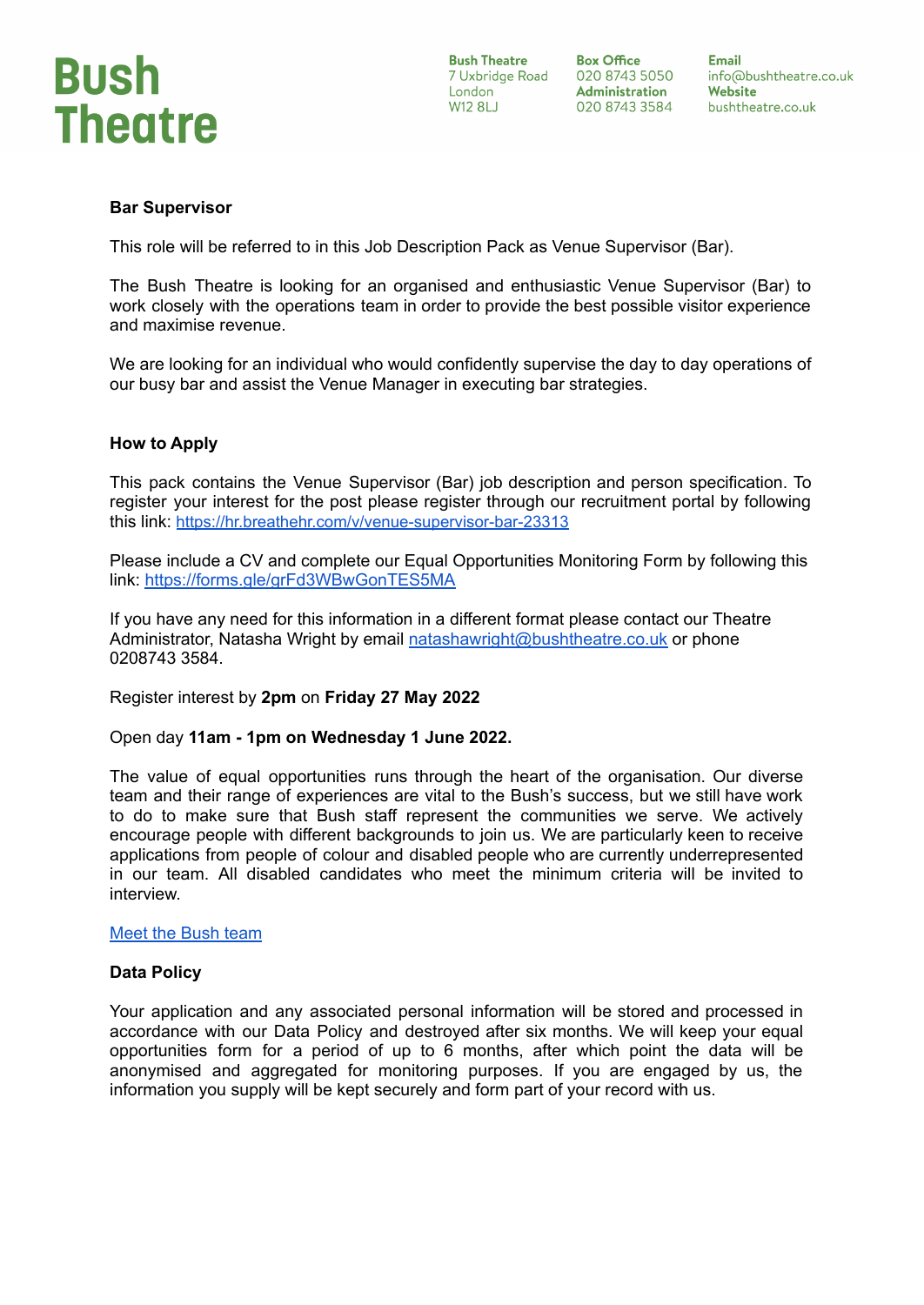

**Bush Theatre** London **W12 8LJ** 

**Box Office** 7 Uxbridge Road 020 8743 5050 **Administration** 020 8743 3584

**Email** info@bushtheatre.co.uk Website bushtheatre.co.uk

# **VENUE SUPERVISOR (Bar) Job Description**

| Responsible to:    | Venue Manager                           |
|--------------------|-----------------------------------------|
| Working alongside: | Assistant Venue Managers, Duty Managers |
| Responsible for:   | Venue Assistants (Bar)                  |

## **Background**

## **"One of the most experienced prospectors of raw talent in Europe."– The Independent**

Under the leadership of Artistic Director Lynette Linton, the Bush Theatre is committed to presenting a diverse and innovative programme of new writing that speaks to and reflects contemporary society in all its diversity.

After nearly 40 years in residence over a pub on Shepherd's Bush Green, the Bush Theatre moved into the Old Library in Shepherd's Bush in October 2011. In 2017 we concluded a £4m redevelopment project to complete the transformation of the old library, making the building more accessible, more sustainable, and open to even more people; allowing us to produce more work, reach out to more people, and support more artists.

We retain a small-yet-mighty reputation. Recent successes include Arinzé Kene's *Misty*; *Jellyfish* by Ben Weatherill, which transferred to the National Theatre; *Baby Reindeer* by Richard Gadd and *Chiaroscuro* by Jackie Kay. As the Bush approaches its 50th birthday in 2022 this is a particularly exciting time to join the team..

### **Purpose of the role**

To assist the Venue Manager in leading the bar, catering and front of house functions of the Bush theatre, maximising revenue for the charity and realising a competitive and enticing food and drink offer for new and existing audiences. Working with the Venue Manager, you will take responsibility for the day to day running of the bar and the training and nurturing of the bar staff.

### **Areas of responsibility**

### **Staff:**

- Assist the Venue Manager in recruiting Bar staff and ensuring that induction of new staff is carried out within the specified time frames.
- Ensure casual Bar Supervisors are prepared and up to date with the latest processes.
- Assist the Venue Manager with staff training on: service, food and drink knowledge, health and safety, hygiene and fire prevention matters.
- Keep an overview of customer service standards and health and safety ensuring staff are dressed appropriately for shifts including being neat and tidy.
- Undertake performance management of the team including regular 1-1s and task delegation
- Ensure overall morale is kept high and assist with ongoing assessment, nurturing and mentoring of the staff.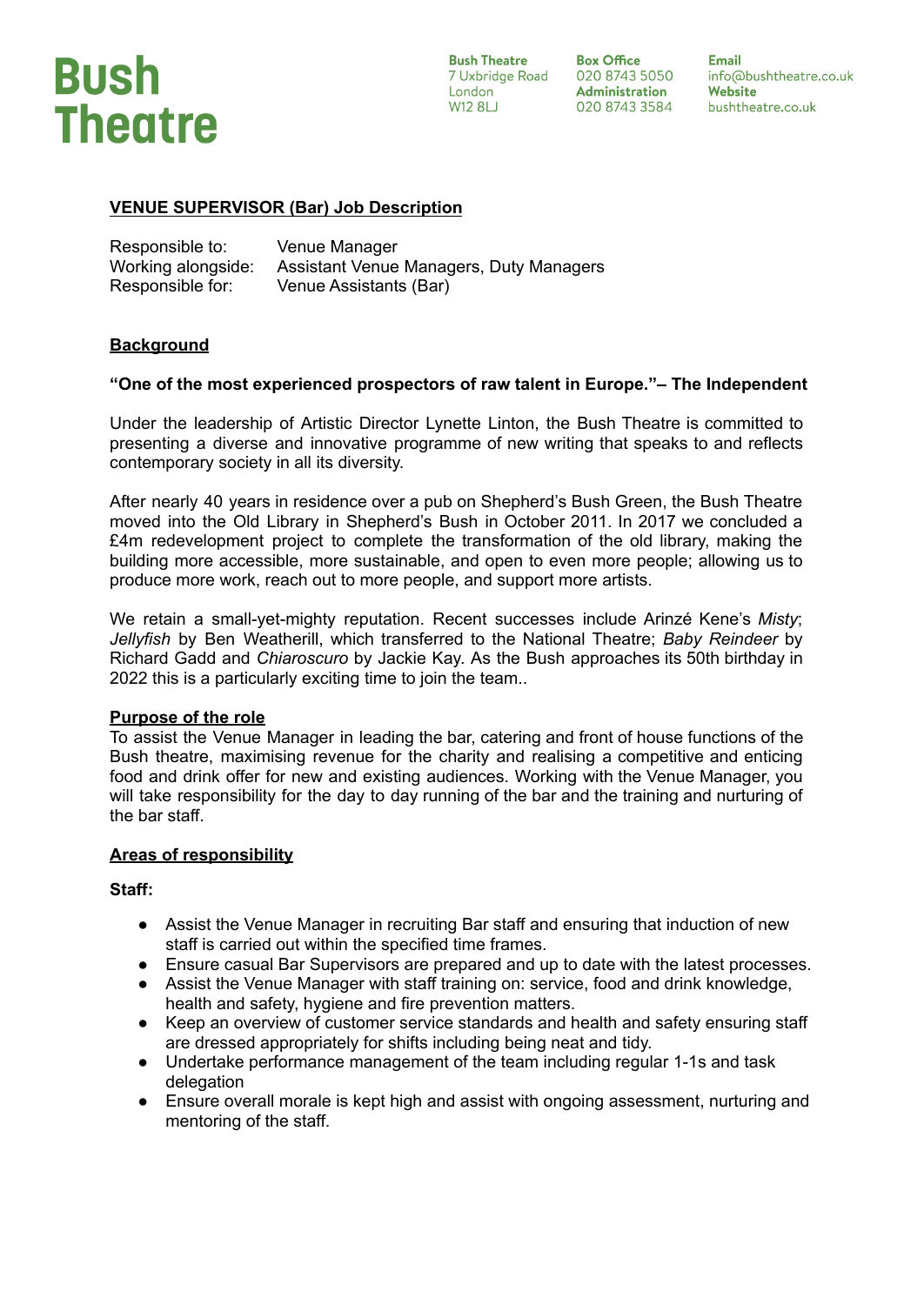

**Bush Theatre Box Office**<br>
7 Uxbridge Road 020 8743 5050<br>
London **Administration**<br>
W12 8LJ 020 8743 3584

**Email** info@bushtheatre.co.uk Website bushtheatre.co.uk

- Build and maintain good relationships across all departments.
- Ensure all staff records are kept updated.

# **Service:**

- To build, nurture, maintain and develop relationships with new and existing regulars.
- Run service meeting, greeting and seating.
- Ensure that the Bush Welcome is being adhered to by staff by providing a warm and friendly community focussed service.
- Ensure table turning is managed in a smooth, calm and friendly fashion.
- Ensure food and drink are being served in good time.
- $\bullet$  Ensure food and drink are being produced to a high quality communicating any issues directly to the kitchen and bar immediately and after service.
- Management of group parties, private events and wine & food tasting events.
- Dealing professionally with complaints and recording any incidents.
- Respond to regulars' and community needs and expectations.
- To keep up to date with all activities occurring in the venue including programme, community projects, events and hires and confidently communicate these to visitors

# **Finance / general admin:**

- Receive and check deliveries.
- Assist Venue Manager with placing orders in a timely manner.
- Take reservations, do confirmations as necessary and reply to emails in an efficient fashion.
- Update the food and drinks menus as necessary.
- Assist the Finance Assistant in processing Bar invoices

# **Health & Safety, Hygiene, Fire, Licence:**

- Assist the Venue Manager to ensure staff are trained on and understand the health and safety and hygiene standards required by law
- Assist the Venue Manager in creating and maintaining kitchen and food safety processes
- Ensure our systems are kept in place and up to date thereby providing that the building is kept safe and in order.
- Have sound knowledge of evacuation procedures and ensure staff are aware of their duties in an emergency
- Work with house management to plan and participate in any fire drills and fire safety trainings
- Ensure that the terms and conditions of liquor licensing law and our premises licence are understood and upheld by all Bar staff.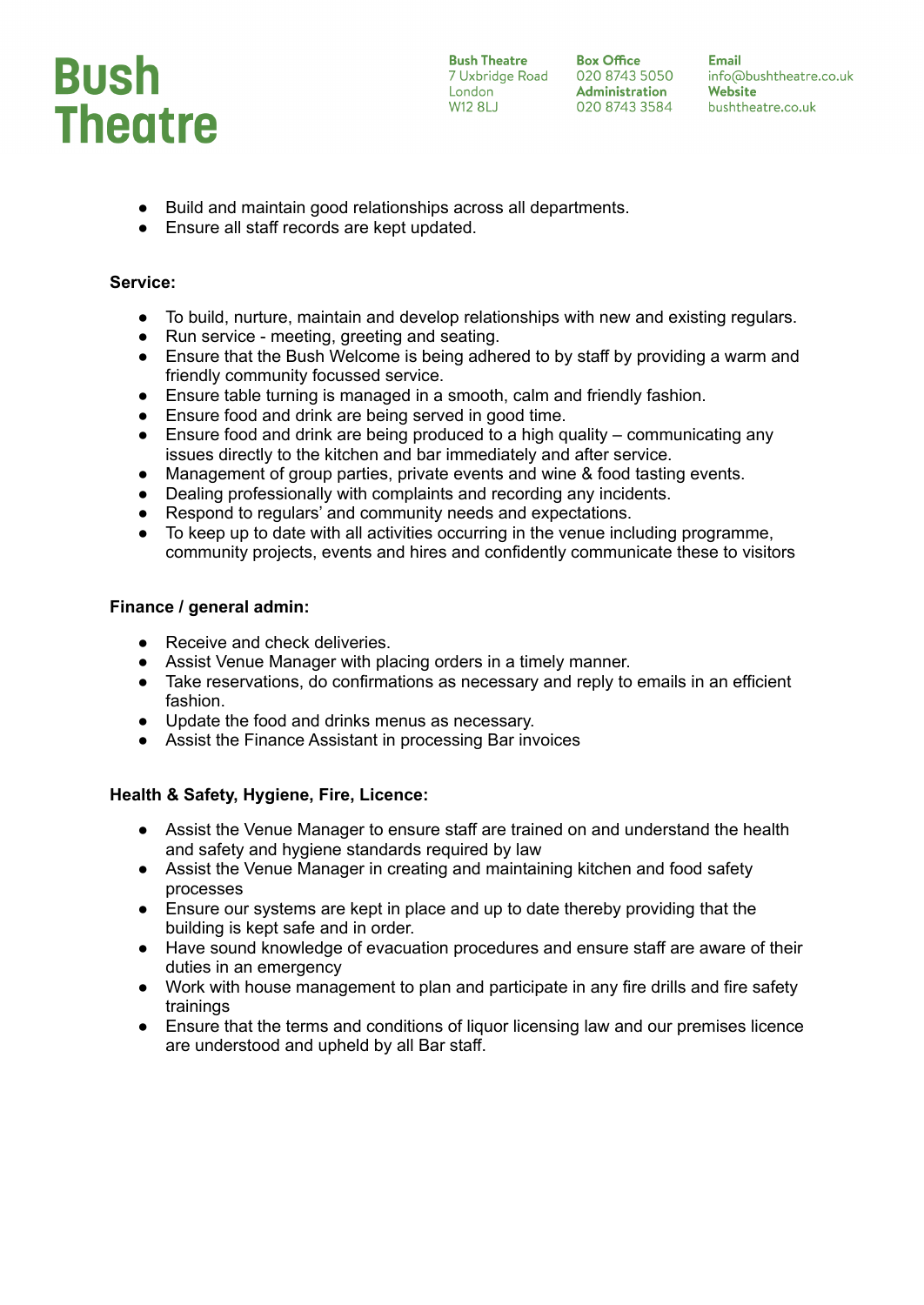

**Box Office** 

**Email Bush Ineatre Max Office Max Email**<br>
7 Uxbridge Road 020 8743 5050 info@bushtheatre.<br>
London **Administration Website**<br>
W12 8LJ 020 8743 3584 bushtheatre.co.uk info@bushtheatre.co.uk

## **Maintenance:**

- Ensure the Library Bar is always well presented, clean and properly maintained both front and back of house.
- Manage and monitor a daily and weekly cleaning system.
- Deal with any basic maintenance issues in a prompt and efficient manner, documenting and recording repairs carried out, maintaining the make-up and fabric of the building in accordance with any Health and Safety/Hygiene requirements.

## **Food & drink:**

- Help to create drinks specials.
- Maintain a high level of enthusiasm for and knowledge of products and ingredients

## **Other Duties:**

- To train and act as a Venue Duty Manager as required
- To act as a key-holder and and be responsible for the security of the building when opening and locking up

### **General**

- Maintain a good working relationship with the other departments, suppliers and local businesses.
- Attend read-throughs, sharings, previews, press and supporters' nights and other Bush Theatre events as required.
- Adhere to, and actively contribute to, Bush Theatre policies, including Equalities (including diversity, access, and equal opportunities), Environmental Sustainability Health & Safety.
- Carry out any other duties as may be reasonably required.

## **Person Specification:**

### **Essential**

- An affinity for the mission, vision and work of the Bush Theatre and a passion to help achieve the theatre's success
- Experience of working in a similar sized bar or cafe including food service
- Experience of supervising and motivating team members on shift
- Experience of stock management and control
- Experience of cash handling and reconciliationA calm, polite and efficient manner
- GoodStrong communications skills both verbal and written including dealing with customer queries, reporting and liaising with suppliers
- GoodStrong IT skills, in particular using Google and Microsoft Office applications
- Commitment to high levels of customer service, with experience of dealing with customers both in person and on the telephoneExcellent organisational skills and ability to multitask.